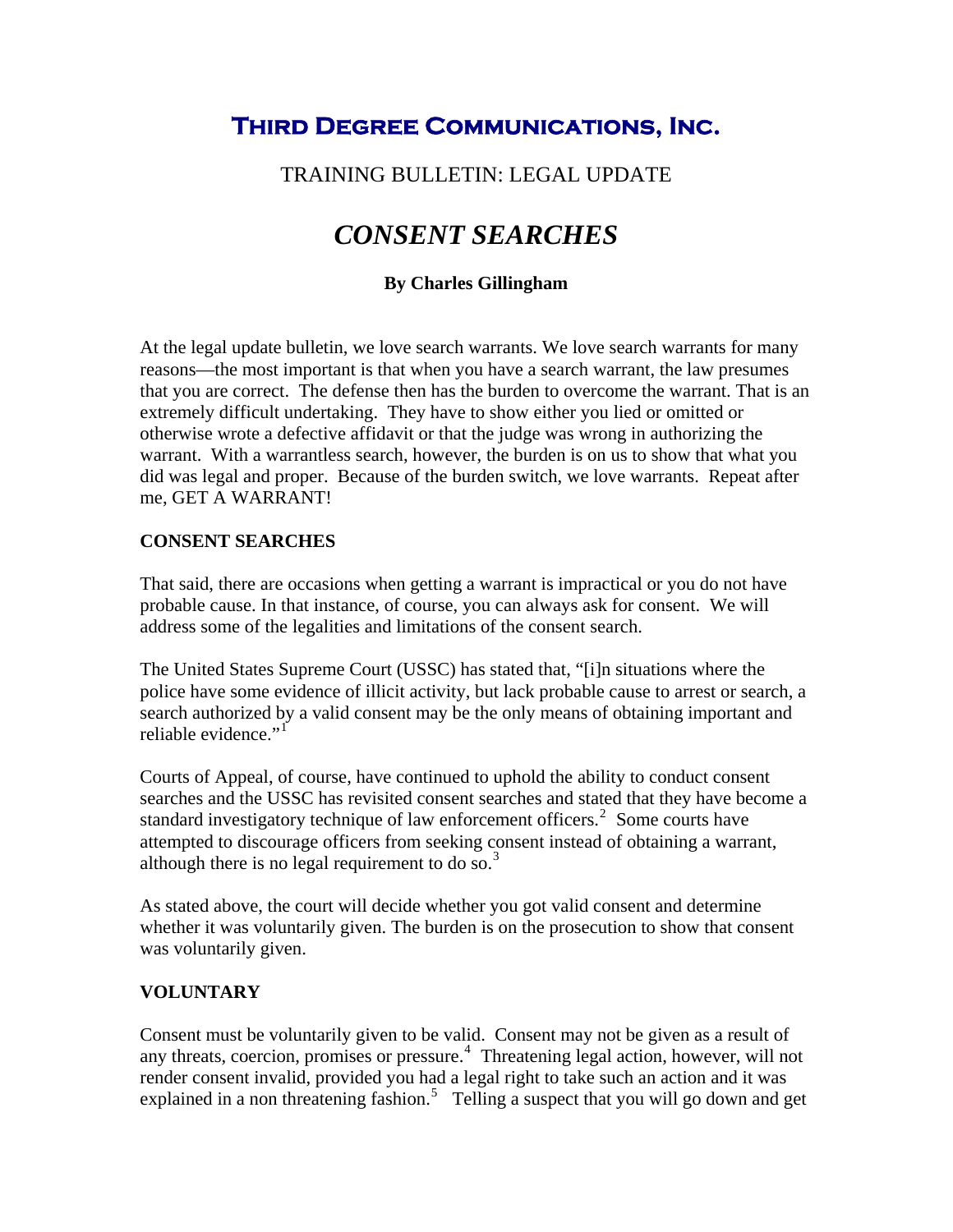a search warrant does not render consent invalid.<sup>[6](#page-2-1)</sup> Of course, that threat presupposes that you have the legal right to get the warrant. If you do not have the probable cause to get a warrant, however, threatening to do so will render consent involuntary, and thus invalid.<sup>[7](#page-2-1)</sup> Also, do not tell a suspect a search warrant is on the way---if one is not, that consent would also be involuntary.<sup>[8](#page-2-1)</sup>

Courts have held that the show of authority may vitiate consent. Many officers believe that they cannot ask for consent after they have arrested or forcibly subdued a suspect. That is not necessarily the case. Consent may be given while a suspect is handcuffed.<sup>[9](#page-2-1)</sup> A suspect can be in custody and give voluntary consent.<sup>[10](#page-2-1)</sup> Consent can be given where an officer has a drawn weapon, provided that there was a reason to draw the gun, it was reholstered prior to asking for consent and the circumstances weren't coercive.<sup>[11](#page-2-1)</sup>

Many officers also believe that consent given during an illegal detention is invalid. That is also not necessarily true. Courts have held consent to be valid if the officers did not act in a threatening manner during an illegal detention. Courts have held consent valid in detentions that lacked reasonable suspicion because the suspect would have no way of knowing that the detention was illegal. $^{12}$  $^{12}$  $^{12}$ 

#### **INVOLUNTARY CONSENT**

The reviewing court will look at the totality of the circumstances to determine whether the situation was coercive in nature.<sup>[13](#page-2-1)</sup> If the court so finds, any evidence recovered as a result of the search will be suppressed. The test the court considers is whether the suspect gave consent freely and voluntarily. A couple of circumstances that indicate a lack voluntary consent:

Demands---in other words, a circumstance where a suspect would not believe he had a choice.

Lying---suggesting to the suspect that you could just go ahead and search, or go get a warrant when you cannot.

Threats---general threats are an obvious no, no.

Repeated requests---if the suspect refuses and you repeatedly ask for consent, that will likely be judged invalid.

Refusal---telling the suspect that if he refuses it is evidence of guilt.

#### **EXPRESS CONSENT**

Express consent is fairly obvious, "yes," "go ahead," "yeah." Other statements may be express consent as well, such as "I don't care," "if you want to," and also if the suspect initiates the search, "I don't have a gun, and if you don't believe me, go ahead and look."<sup>[14](#page-2-1)</sup> There is no equation you can go by and no formal response necessary, consent can be given in many different ways.

Remember, signed consent forms are not required. Also, there is no obligation to tell the suspect that they can refuse to consent.<sup>[15](#page-2-1)</sup>